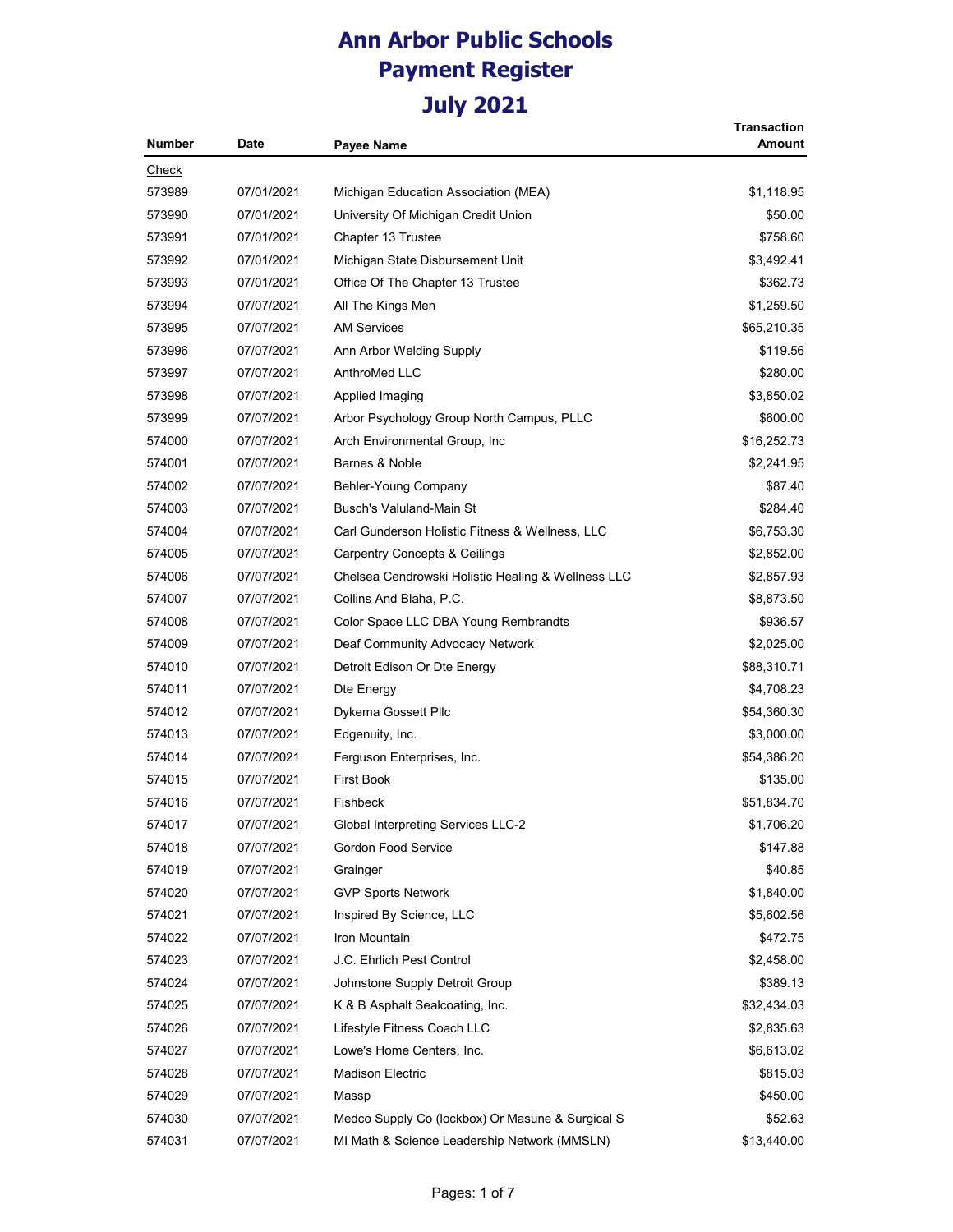| 574032 | 07/07/2021 | Michigan Futsal Factory Academy, LLC              | \$5,353.36   |
|--------|------------|---------------------------------------------------|--------------|
| 574033 | 07/07/2021 | Michigan Interpreting Services, Inc.              | \$4,645.00   |
| 574034 | 07/07/2021 | Michigan Power Rodding, Inc.                      | \$1,937.00   |
| 574035 | 07/07/2021 | Michigan School Business Officials/MSBO           | \$750.00     |
| 574036 | 07/07/2021 | Norton Flowers                                    | \$52.90      |
| 574037 | 07/07/2021 | NUCO <sub>2</sub> Inc                             | \$772.52     |
| 574038 | 07/07/2021 | Office Depot                                      | \$6,107.26   |
| 574039 | 07/07/2021 | <b>OHM Advisors</b>                               | \$2,477.50   |
| 574040 | 07/07/2021 | <b>Pediatric Therapy Associates</b>               | \$10,904.00  |
| 574041 | 07/07/2021 | <b>Pitney Bowes</b>                               | \$56.52      |
| 574042 | 07/07/2021 | Planned Parenthood of Michigan                    | \$400.00     |
| 574043 | 07/07/2021 | ProCare Therapy, Inc.                             | \$5,580.00   |
| 574044 | 07/07/2021 | Quadient Finance USA, Inc.                        | \$49.02      |
| 574045 | 07/07/2021 | <b>Quill Corporation</b>                          | \$705.49     |
| 574046 | 07/07/2021 | <b>Resolute Protection Specialists</b>            | \$300.00     |
| 574047 | 07/07/2021 | School Health Corporation                         | \$380.89     |
| 574048 | 07/07/2021 | School Specialty Inc*                             | \$847.75     |
| 574049 | 07/07/2021 | Soliant Health                                    | \$420.00     |
| 574050 | 07/07/2021 | SP Designs & Manufacturing Inc.                   | \$1,698.17   |
| 574051 | 07/07/2021 | Sports & Recreation, LLC                          | \$6,125.05   |
| 574052 | 07/07/2021 | Stratasys, Inc                                    | \$265,626.00 |
| 574053 | 07/07/2021 | Sunbelt Rental, Inc.                              | \$8,569.00   |
| 574054 | 07/07/2021 | Sunbridge Institute                               | \$520.00     |
| 574055 | 07/07/2021 | Swank Motion Pictures Inc DBA Movie Licensing USA | \$23,049.00  |
| 574056 | 07/07/2021 | The Heaney Group                                  | \$686.40     |
| 574057 | 07/07/2021 | <b>Therapy Travelers</b>                          | \$4,123.15   |
| 574058 | 07/07/2021 | <b>Underground Printing</b>                       | \$1,667.60   |
| 574059 | 07/07/2021 | <b>University Translator Services</b>             | \$2,070.00   |
| 574060 | 07/07/2021 | Walsworth Publishing Company                      | \$6,603.21   |
| 574061 | 07/07/2021 | Walters' Boiler Works, Inc.                       | \$14,289.30  |
| 574062 | 07/07/2021 | Warren Wheeler, CPSI, LLC                         | \$4,125.00   |
| 574063 | 07/07/2021 | Washtenaw County Treasurer Office                 | \$90,469.68  |
| 574064 | 07/07/2021 | Washtenaw Intermediate School District            | \$24,000.00  |
| 574065 | 07/07/2021 | Waste Management                                  | \$459.67     |
| 574066 | 07/07/2021 | Williams Scotsman, Inc.                           | \$104.00     |
| 574067 | 07/07/2021 | Wps Western Psychologica                          | \$1,086.80   |
| 574068 | 07/07/2021 | Young Supply Co                                   | \$111.88     |
| 574069 | 07/07/2021 | Paradigm Equities Inc                             | \$75,523.40  |
| 574070 | 07/07/2021 | Lafferty, Aidan                                   | \$25.00      |
| 574071 | 07/07/2021 | Lynch, Caitlin                                    | \$25.00      |
| 574072 | 07/07/2021 | Northway, Tobin                                   | \$70.00      |
| 574073 | 07/07/2021 | Suresh, Shanti                                    | \$61.00      |
| 574074 | 07/07/2021 | Wilderman, Devynn                                 | \$140.79     |
| 574075 | 07/07/2021 | Yim, Eunyoung                                     | \$223.00     |
| 574076 | 07/16/2021 | Michigan Education Association (MEA)              | \$1,403.29   |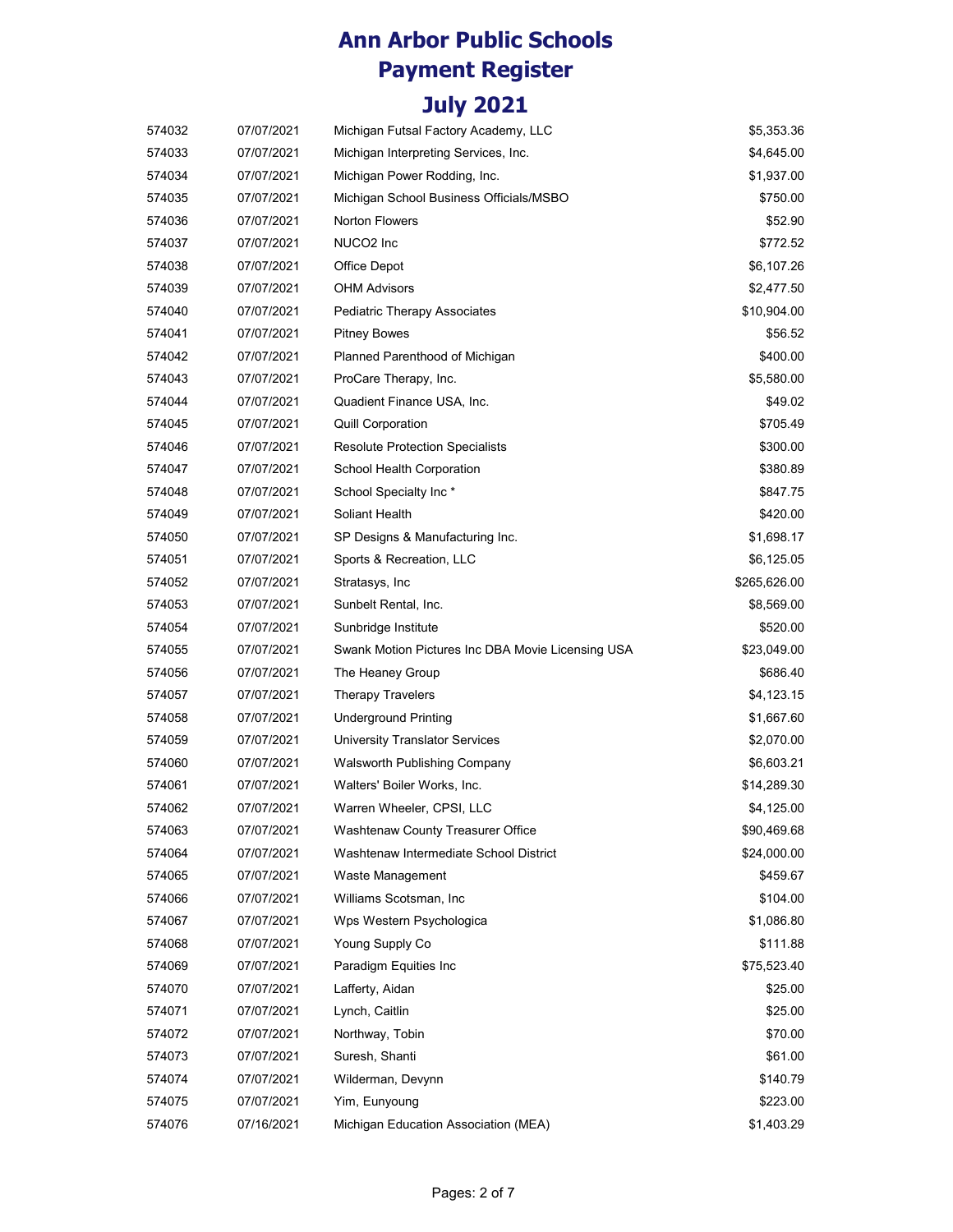| 574077 | 07/16/2021 | Midland Funding LLC                            | \$176.45     |
|--------|------------|------------------------------------------------|--------------|
| 574078 | 07/16/2021 | University Of Michigan Credit Union            | \$50.00      |
| 574079 | 07/16/2021 | Chapter 13 Trustee                             | \$758.60     |
| 574080 | 07/16/2021 | Michigan State Disbursement Unit               | \$3,456.55   |
| 574081 | 07/16/2021 | Office Of The Chapter 13 Trustee               | \$336.96     |
| 574082 | 07/15/2021 | Meal Magic Corporation                         | \$20,985.00  |
| 574083 | 07/22/2021 | A and N Electric, Inc.                         | \$46,375.00  |
| 574084 | 07/22/2021 | Adapted Physical Education Services LLC        | \$2,200.00   |
| 574085 | 07/22/2021 | Adrian Tecumseh Fence Company                  | \$2,010.00   |
| 574086 | 07/22/2021 | Aero Box, LLC                                  | \$5,694.90   |
| 574087 | 07/22/2021 | Aero Filter, Inc.                              | \$23,697.65  |
| 574088 | 07/22/2021 | Agile Mind Educational Holdings, Inc.          | \$30,493.00  |
| 574089 | 07/22/2021 | All The Kings Men                              | \$2,691.66   |
| 574090 | 07/22/2021 | <b>AM Services</b>                             | \$128,869.63 |
| 574091 | 07/22/2021 | Amazon.com LLC                                 | \$91.95      |
| 574092 | 07/22/2021 | Ann Arbor Area Transportation Authority        | \$785.88     |
| 574093 | 07/22/2021 | AnthroMed LLC                                  | \$7,700.00   |
| 574094 | 07/22/2021 | Apex Learning Inc                              | \$1,000.00   |
| 574095 | 07/22/2021 | Apple Computer Inc                             | \$6,347.70   |
| 574096 | 07/22/2021 | Arch Environmental Group, Inc.                 | \$19,068.27  |
| 574097 | 07/22/2021 | <b>Baruzzini Aquatics</b>                      | \$9,857.44   |
| 574098 | 07/22/2021 | <b>Baudville Publishing Solutions</b>          | \$121.93     |
| 574099 | 07/22/2021 | Behler-Young Company                           | \$941.38     |
| 574100 | 07/22/2021 | <b>Belle Tire</b>                              | \$116.96     |
| 574101 | 07/22/2021 | Big Nerd Software, LLC/ DBA Screencast-O-Matic | \$8,856.00   |
| 574102 | 07/22/2021 | BigTeams LLC/Schedule Star LLC                 | \$3,000.00   |
| 574103 | 07/22/2021 | BigTeams LLC/Schedule Star LLC                 | \$3,000.00   |
| 574104 | 07/22/2021 | Bloom Roofing Systems, Inc.                    | \$343,643.75 |
| 574105 | 07/22/2021 | Blue Care Network Of Michigan                  | \$12,486.68  |
| 574106 | 07/22/2021 | Boilers, Controls & Equipment, Inc.            | \$3,815.06   |
| 574107 | 07/22/2021 | <b>BSN Corporation Sport Supply Group I</b>    | \$4,350.00   |
| 574108 | 07/22/2021 | Build Create Studios, Inc.                     | \$15,150.00  |
| 574109 | 07/22/2021 | <b>Bulldog Records Management Inc</b>          | \$162.43     |
| 574110 | 07/22/2021 | <b>Busch's Valuland-Main St</b>                | \$771.96     |
| 574111 | 07/22/2021 | Care Transport Inc.                            | \$6,647.80   |
| 574112 | 07/22/2021 | <b>Carpentry Concepts &amp; Ceilings</b>       | \$31,981.05  |
| 574113 | 07/22/2021 | Cascade Sprinkler Inspection                   | \$1,525.00   |
| 574114 | 07/22/2021 | <b>CDW Government LLC</b>                      | \$529,516.00 |
| 574115 | 07/22/2021 | Cengage Learning                               | \$34,073.97  |
| 574116 | 07/22/2021 | Central Michigan University                    | \$4,000.00   |
| 574117 | 07/22/2021 | Cintas                                         | \$16,579.98  |
| 574118 | 07/22/2021 | City Of Ann Arbor Police Dept.                 | \$22,639.28  |
| 574119 | 07/22/2021 | City Of Ann Arbor Treasurer                    | \$2,169.79   |
| 574120 | 07/22/2021 | Cognia                                         | \$4,200.00   |
| 574121 | 07/22/2021 | College Board                                  | \$221,929.00 |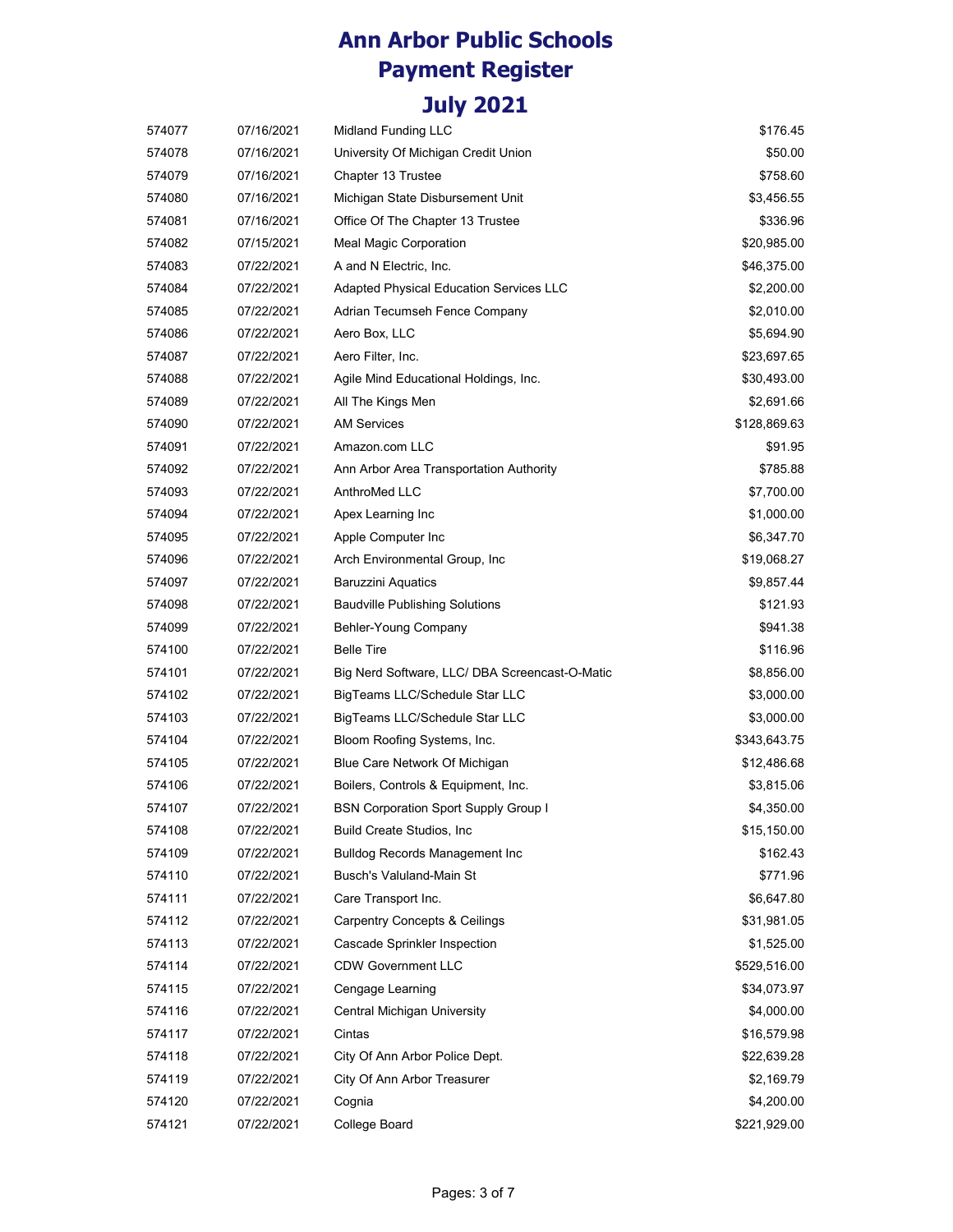| 574122 | 07/22/2021 | Collins And Blaha, P.C.                      | \$52,160.00  |
|--------|------------|----------------------------------------------|--------------|
| 574123 | 07/22/2021 | Compass Group, DBA Chartwells K-12           | \$270,337.48 |
| 574124 | 07/22/2021 | David Poole DBA D Poole                      | \$11,000.00  |
| 574125 | 07/22/2021 | Davis Vision                                 | \$3,269.99   |
| 574126 | 07/22/2021 | Depcon, Inc.                                 | \$2,922.00   |
| 574127 | 07/22/2021 | Detroit Edison Or Dte Energy                 | \$64,381.24  |
| 574128 | 07/22/2021 | Detroit Edison Or Dte Energy                 | \$15,572.92  |
| 574129 | 07/22/2021 | Dollar Bill Copying                          | \$732.08     |
| 574130 | 07/22/2021 | Dominican University of California           | \$4,000.00   |
| 574131 | 07/22/2021 | DreamBox Learning                            | \$35,000.00  |
| 574132 | 07/22/2021 | Dte Energy                                   | \$18,798.87  |
| 574133 | 07/22/2021 | Dummies On The Run Jerry Buffman             | \$180.00     |
| 574134 | 07/22/2021 | DuPree, Krystle                              | \$130.00     |
| 574135 | 07/22/2021 | Dykema Gossett Pllc                          | \$36,698.00  |
| 574136 | 07/22/2021 | EMS LINQ INC.                                | \$24,500.00  |
| 574137 | 07/22/2021 | Ferguson Enterprises, Inc.                   | \$18,225.59  |
| 574138 | 07/22/2021 | Fiber Link Inc.                              | \$3,274.50   |
| 574139 | 07/22/2021 | FileWave (USA), Inc.                         | \$32,100.00  |
| 574140 | 07/22/2021 | <b>Fishbeck</b>                              | \$36,041.60  |
| 574141 | 07/22/2021 | Follett School Solutions, Inc.               | \$1,157.15   |
| 574142 | 07/22/2021 | Frontline Placement Technologies, Inc.       | \$35,149.62  |
| 574143 | 07/22/2021 | Gaynor, Jeffrey, T                           | \$130.00     |
| 574144 | 07/22/2021 | Global Compliance Network, Inc.              | \$1,200.00   |
| 574145 | 07/22/2021 | Goyette Mechanical Co                        | \$35,421.00  |
| 574146 | 07/22/2021 | <b>Graduation Alliance</b>                   | \$37,200.00  |
| 574147 | 07/22/2021 | Grainger                                     | \$60.47      |
| 574148 | 07/22/2021 | Grand Valley Automation, Inc.                | \$9,955.00   |
| 574149 | 07/22/2021 | <b>GVP Sports Network</b>                    | \$3,520.00   |
| 574150 | 07/22/2021 | Heather Kellstrom dba HIT Enterprises, LLC   | \$21,300.00  |
| 574151 | 07/22/2021 | Herff-Jones                                  | \$79.94      |
| 574152 | 07/22/2021 | Illuminate Education Inc.                    | \$19,944.50  |
| 574153 | 07/22/2021 | Incident IQ, LLC                             | \$156,534.00 |
| 574154 | 07/22/2021 | International Baccalaureate Organization     | \$31,427.00  |
| 574155 | 07/22/2021 | Intrado Interactive Services Corporation     | \$43,276.00  |
| 574156 | 07/22/2021 | James Lee Michaels DBA Avery Systems         | \$400.00     |
| 574157 | 07/22/2021 | Jewish Family Services Of Washtenaw Cty Inc. | \$3,320.00   |
| 574158 | 07/22/2021 | Johnson, Bryan, Lee                          | \$130.00     |
| 574159 | 07/22/2021 | Johnstone Supply Detroit Group               | \$520.03     |
| 574160 | 07/22/2021 | K <sub>12</sub> Insight LIc                  | \$35,000.00  |
| 574161 | 07/22/2021 | Kalpa Systems, Inc.                          | \$6,216.90   |
| 574162 | 07/22/2021 | Kelly-Shaieb, Jessica, Leigh                 | \$130.00     |
| 574163 | 07/22/2021 | Kone Incorporated                            | \$4,644.77   |
| 574164 | 07/22/2021 | Lazarus, Rebecca, Ruth                       | \$130.00     |
| 574165 | 07/22/2021 | Lexia Learning Systems LLC                   | \$300,000.00 |
| 574166 | 07/22/2021 | Lumens Integration Inc                       | \$300.00     |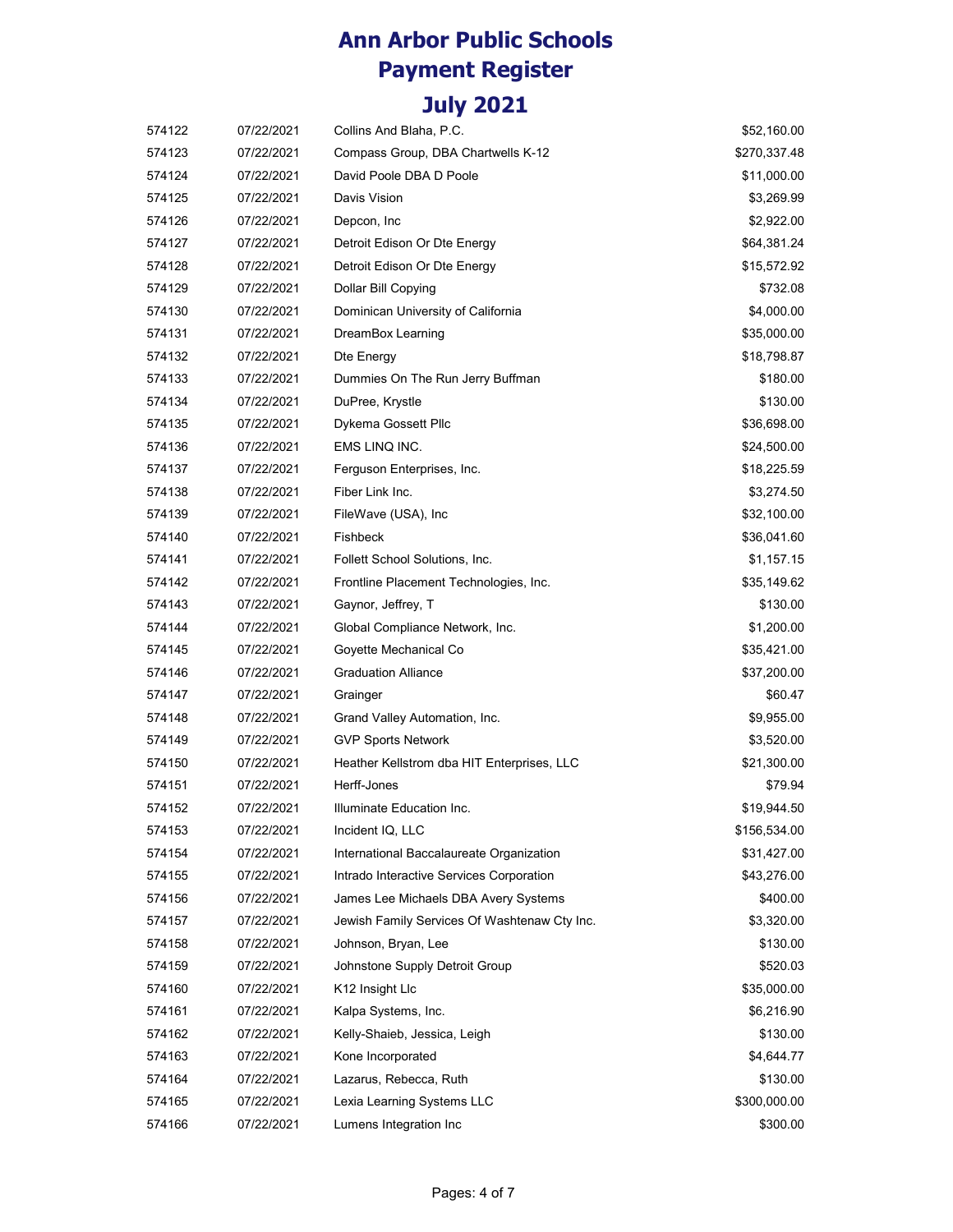| 574167 | 07/22/2021 | <b>MACAC</b>                                      | \$60.00        |
|--------|------------|---------------------------------------------------|----------------|
| 574168 | 07/22/2021 | <b>Madison Electric</b>                           | \$511.75       |
| 574169 | 07/22/2021 | Marc Dutton Irrigation, Inc.                      | \$1,643.50     |
| 574170 | 07/22/2021 | Marshall Music Co                                 | \$223.00       |
| 574171 | 07/22/2021 | Mcgraw-Hill School Education                      | \$1,498.00     |
| 574172 | 07/22/2021 | Mea Financial Services Inc. Group Term Life       | \$3,834.47     |
| 574173 | 07/22/2021 | <b>MEI Total Elevator Solutions</b>               | \$12,040.00    |
| 574174 | 07/22/2021 | MEMSPA MI Elem. & Middle School Principals Assoc  | \$555.00       |
| 574175 | 07/22/2021 | Merit Network, Inc.                               | \$7,700.00     |
| 574176 | 07/22/2021 | Messa (370)                                       | \$575,932.49   |
| 574177 | 07/22/2021 | MI Interscholastic Athletic Administration Assoc. | \$210.00       |
| 574178 | 07/22/2021 | Michigan Association of School Boards             | \$10,013.00    |
| 574179 | 07/22/2021 | Michigan Interpreting Services, Inc.              | \$1,400.00     |
| 574180 | 07/22/2021 | Michigan Power Rodding, Inc.                      | \$2,511.00     |
| 574181 | 07/22/2021 | Miller Canfield Paddock Stone Plc                 | \$18,052.75    |
| 574182 | 07/22/2021 | Mitchell & Mouat Architects                       | \$8,308.00     |
| 574183 | 07/22/2021 | MLive Media Group                                 | \$622.00       |
| 574184 | 07/22/2021 | Multi-Health Systems, Inc.                        | \$113.90       |
| 574185 | 07/22/2021 | National Express Durham Holding Corp/DBA Trinity  | \$38,318.48    |
| 574186 | 07/22/2021 | National Express Durham Holding Corp/DBA Trinity  | \$750.00       |
| 574187 | 07/22/2021 | Neumann Smith Architecture                        | \$5,212.19     |
| 574188 | 07/22/2021 | Northwestern University                           | \$2,000.00     |
| 574189 | 07/22/2021 | Notable, Inc.                                     | \$21,250.00    |
| 574190 | 07/22/2021 | NUCO <sub>2</sub> Inc                             | \$331.73       |
| 574191 | 07/22/2021 | Oakland University                                | \$5,000.00     |
| 574192 | 07/22/2021 | Office Depot                                      | \$1,660.01     |
| 574193 | 07/22/2021 | Pierce College                                    | \$299.00       |
| 574194 | 07/22/2021 | Pipetek Infrastructure Services                   | \$1,800.00     |
| 574195 | 07/22/2021 | Plante & Moran, PLLC                              | \$500.00       |
| 574196 | 07/22/2021 | PowerSchool Group, LIC                            | \$411,383.25   |
| 574197 | 07/22/2021 | <b>Priority Health</b>                            | \$2,039,592.47 |
| 574198 | 07/22/2021 | ProCare Therapy, Inc.                             | \$3,060.00     |
| 574199 | 07/22/2021 | Proquest Information & Learning                   | \$5,527.39     |
| 574200 | 07/22/2021 | Querijero, Ernesto                                | \$130.00       |
| 574201 | 07/22/2021 | Rahmberg Stover & Associates                      | \$3,190.00     |
| 574202 | 07/22/2021 | Raptor Technologies, LLC                          | \$23,040.00    |
| 574203 | 07/22/2021 | Renaissance Learning, Inc.                        | \$120,799.62   |
| 574204 | 07/22/2021 | Richey Athletics / MA Richey Mfg                  | \$12,833.00    |
| 574205 | 07/22/2021 | <b>RJ Landau Partners</b>                         | \$2,793.75     |
| 574206 | 07/22/2021 | Rubicon International                             | \$139,522.50   |
| 574207 | 07/22/2021 | Safety Systems, Inc.                              | \$1,763.33     |
| 574208 | 07/22/2021 | School Specialty Inc*                             | \$117.32       |
| 574209 | 07/22/2021 | Seesaw Learning, Inc                              | \$32,391.90    |
| 574210 | 07/22/2021 | Sentinel Technologies Inc                         | \$7,031.32     |
| 574211 | 07/22/2021 | Set-Seg (Opt & Gtl)                               | \$1,210.68     |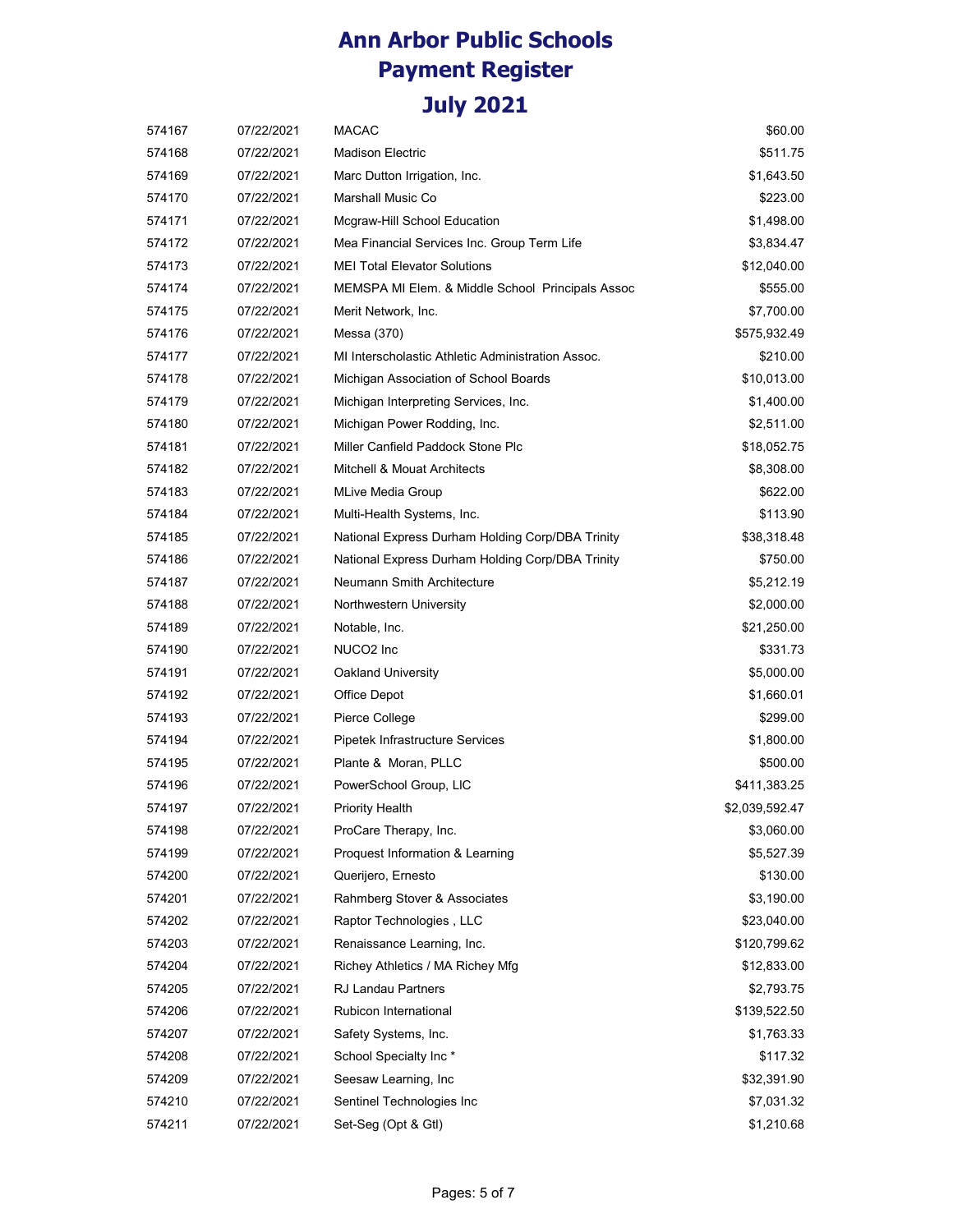| 574212 | 07/22/2021 | Shaw Systems & Integration, Inc.                  | \$65,743.96  |
|--------|------------|---------------------------------------------------|--------------|
| 574213 | 07/22/2021 | Skyline Athletic Booster Club C/o Treasurer       | \$6,225.79   |
| 574214 | 07/22/2021 | Skyline HS Athletics Petty Cash or                | \$498.36     |
| 574215 | 07/22/2021 | Slifco Electric, LLC                              | \$112,523.09 |
| 574216 | 07/22/2021 | Soliant Health                                    | \$1,120.00   |
| 574217 | 07/22/2021 | Southeast Michigan Tennis Assn                    | \$440.00     |
| 574218 | 07/22/2021 | Stafford-Smith, Inc.                              | \$14,578.00  |
| 574219 | 07/22/2021 | Standard for Success, LLC                         | \$32,394.80  |
| 574220 | 07/22/2021 | Stevens Disposal & Recycling Services Inc         | \$2,240.00   |
| 574221 | 07/22/2021 | Stratasys, Inc.                                   | \$2,247.95   |
| 574222 | 07/22/2021 | Susan Eunice Baskett                              | \$130.00     |
| 574223 | 07/22/2021 | <b>Talx Corporation</b>                           | \$2,883.42   |
| 574224 | 07/22/2021 | Tank Testing Services Inc                         | \$2,045.00   |
| 574225 | 07/22/2021 | Texthelp Inc                                      | \$24,948.00  |
| 574226 | 07/22/2021 | The Arbiter                                       | \$690.00     |
| 574227 | 07/22/2021 | The Booksource, Inc.                              | \$467.00     |
| 574228 | 07/22/2021 | The Enrico Group                                  | \$11,787.60  |
| 574229 | 07/22/2021 | The Sherwin-Williams Company                      | \$1,727.44   |
| 574230 | 07/22/2021 | The University of Michigan                        | \$12,000.00  |
| 574231 | 07/22/2021 | <b>Theatre Nova</b>                               | \$1,014.61   |
| 574232 | 07/22/2021 | <b>Therapy Travelers</b>                          | \$880.00     |
| 574233 | 07/22/2021 | <b>Total Education Solutions</b>                  | \$13,800.00  |
| 574234 | 07/22/2021 | Troy Albright dba Turfix LLC                      | \$11,400.00  |
| 574235 | 07/22/2021 | Turnitin, LLC                                     | \$6,705.00   |
| 574236 | 07/22/2021 | Tyler Technologies, Inc.                          | \$15,892.02  |
| 574237 | 07/22/2021 | Typingclub                                        | \$14,000.00  |
| 574238 | 07/22/2021 | ULINE, INC.                                       | \$546.72     |
| 574239 | 07/22/2021 | UMB BANK, N.A.                                    | \$300.00     |
| 574240 | 07/22/2021 | Univ Of Michigan Museum Of Natural History -      | \$600.00     |
| 574241 | 07/22/2021 | University Translator Services                    | \$180.00     |
| 574242 | 07/22/2021 | Unum Life Insurance Company Of America            | \$3,808.57   |
| 574243 | 07/22/2021 | Unum Long/Short Term Insurance Company Of America | \$11,559.77  |
| 574244 | 07/22/2021 | Us Bank                                           | \$300.00     |
| 574245 | 07/22/2021 | W.J. O'Neil Company                               | \$241,609.14 |
| 574246 | 07/22/2021 | Washtenaw Community College Financial Services    | \$14,000.00  |
| 574247 | 07/22/2021 | Waste Management                                  | \$1,043.25   |
| 574248 | 07/22/2021 | Western Michigan University                       | \$2,500.00   |
| 574249 | 07/22/2021 | Young Supply Co                                   | \$3.00       |
| 574250 | 07/22/2021 | Kapnick Insurance Group                           | \$8,608.00   |
| 574251 | 07/22/2021 | Jelic, Monika                                     | \$39.25      |
| 574252 | 07/22/2021 | Pioneer Athletic Booster Club                     | \$3,166.06   |
| 574253 | 07/22/2021 | Pioneer Athletic Booster Club                     | \$1,837.36   |
| 574254 | 07/22/2021 | Pioneer Athletic Booster Club                     | \$3,576.39   |
| 574255 | 07/22/2021 | Sekizawa, Takao                                   | \$40.50      |
| 574256 | 07/22/2021 | Sekizawa, Takao                                   | \$158.50     |